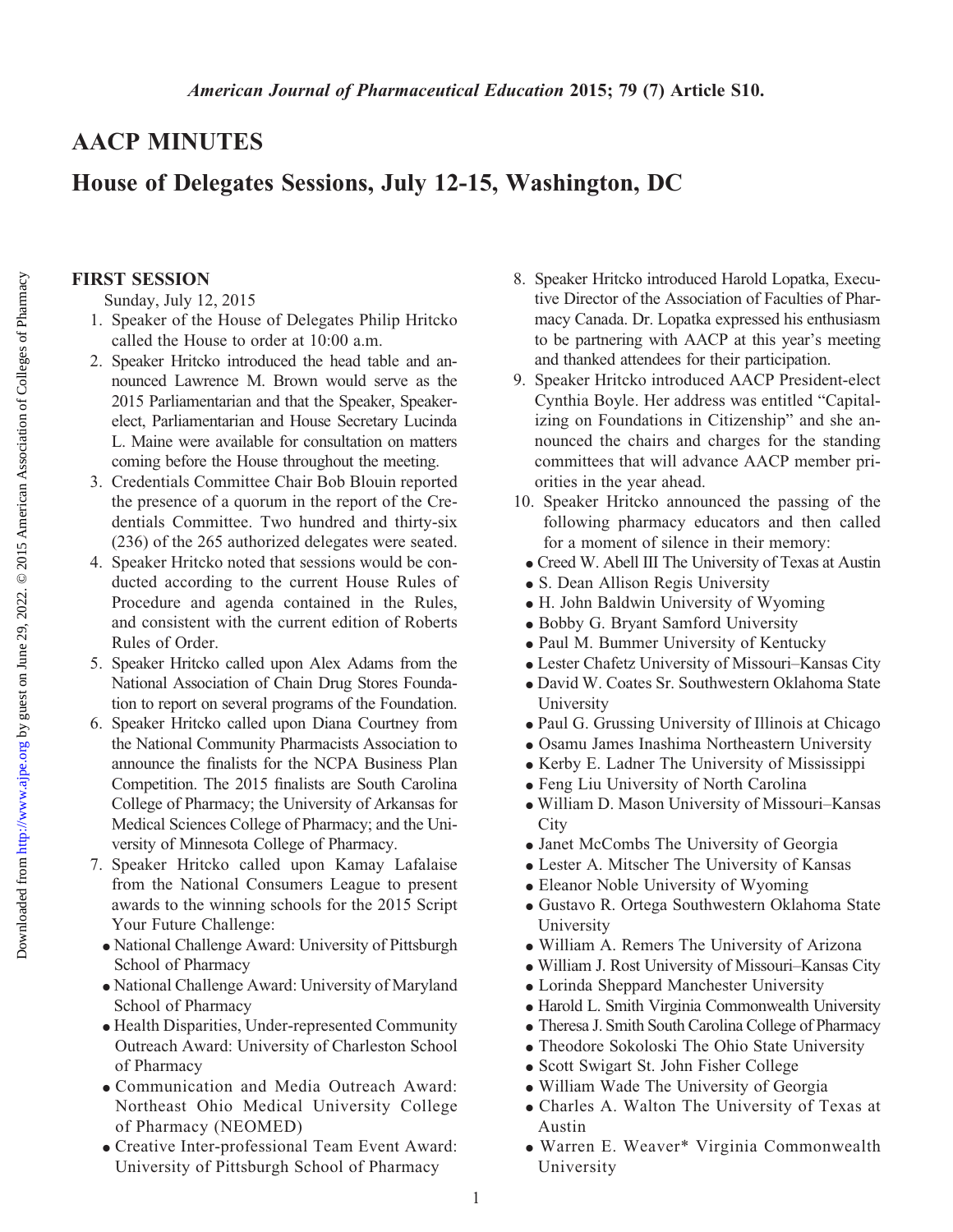#### American Journal of Pharmaceutical Education 2015; 79 (7) Article S10.

- Walter Wolf University of Southern California
- Eugene F. Woods University of Illinois at Chicago

#### \*AACP Past President

- 11. Speaker Hritcko recognized the following new deans of member institutions appointed since the last annual meeting:
- Mark Abel, Dean and Professor, Rosalind Franklin University of Medicine & Science College of Pharmacy
- <sup>d</sup> Michael Adams, Dean, Campbell University College of Pharmacy and Health Sciences
- Rondall Allen, Dean, University of Maryland Eastern Shore School of Pharmacy
- Daphne Bernard, Interim Dean, Howard University College of Pharmacy
- <sup>d</sup> Christine Birnie, Interim Dean, St. John Fisher College Wegmans School of Pharmacy
- <sup>d</sup> Renae Chesnut, Interim Dean and Professor, Drake University College of Pharmacy and Health Sciences
- <sup>d</sup> Paul DiFrancesco, Dean, MCPHS University School of Pharmacy–Boston
- <sup>d</sup> Wendy Duncan, Provost and Interim Dean, California Health Sciences University
- <sup>d</sup> Stephanie Gardner, Provost and Chief Academic Officer, University of Arkansas for Medical Sciences
- <sup>d</sup> Karen Hassell, Dean and Professor, California Northstate University College of Pharmacy
- James McKerrow, Dean and Professor, University of California, San Diego Skaggs School of Pharmacy and Pharmaceutical Sciences
- <sup>d</sup> Kathryn Neil, Interim Dean, University of Arkansas for Medical Sciences College of Pharmacy
- <sup>d</sup> Debra Parker, Dean, The University of Findlay College of Pharmacy
- Tarun Patel, Provost, Albany College of Pharmacy and Health Sciences
- Kelly Smith, Interim Dean, University of Kentucky College of Pharmacy
- Glen Stimmel, Interim Dean, University of Southern California School of Pharmacy
- <sup>d</sup> Anthony Wutoh, Provost and Chief Academic Officer, Howard University College of Pharmacy
- <sup>d</sup> David Zgarrick, Acting Dean and Professor, Northeastern University School of Pharmacy
- 12. Anne Lin, Chair of the Bylaws and Policy Development Committee (BPDC), came forward to

describe the responsibilities of the BPDC and to present two membership resolutions.

## Resolution #1 – Chapman University School of Pharmacy

WHEREAS, the Bylaws of the American Association of Colleges of Pharmacy, Inc. provide for various levels of institutional membership for colleges and schools of pharmacy;

WHEREAS, the Chapman University School of Pharmacy has been recognized by the Accreditation Council for Pharmacy Education; and

WHEREAS, the Chapman University School of Pharmacy has requested institutional membership in AACP;

#### RESOLVED that the Chapman University School of Pharmacy be received into the appropriate level of institutional membership in AACP.

#### Resolution #2 – The University of Texas at Tyler, Ben and Maytee Fisch College of Pharmacy

WHEREAS, the Bylaws of the American Association of Colleges of Pharmacy, Inc. provide for various levels of institutional membership for colleges and schools of pharmacy;

WHEREAS, the University of Texas at Tyler, Ben and Maytee Fisch College of Pharmacy has been recognized by the Accreditation Council for Pharmacy Education; and

WHEREAS, the University of Texas at Tyler, Ben and Maytee Fisch College of Pharmacy has requested institutional membership in AACP;

## RESOLVED that the University of Texas at Tyler, Ben and Maytee Fisch College of Pharmacy be received into the appropriate level of institutional membership in AACP.

### The membership resolutions were adopted unanimously in a single voice vote.

- 13. Speaker Hritcko called for J. Chris Bradberry, AACP Treasurer, to give his report on the financial status of AACP.
- 14. Speaker Hritcko called for Gayle Brazeau, editor of the American Journal of Pharmaceutical Education, to give her report on the Journal.
- 15. Speaker Hritcko introduced Accreditation Council for Pharmacy Education Executive Director Peter H. Vlasses who presented the annual report of the Council.
- 16. Speaker Hritcko introduced American Foundation for Pharmaceutical Education President Ellen Woods to present the annual report of the Foundation.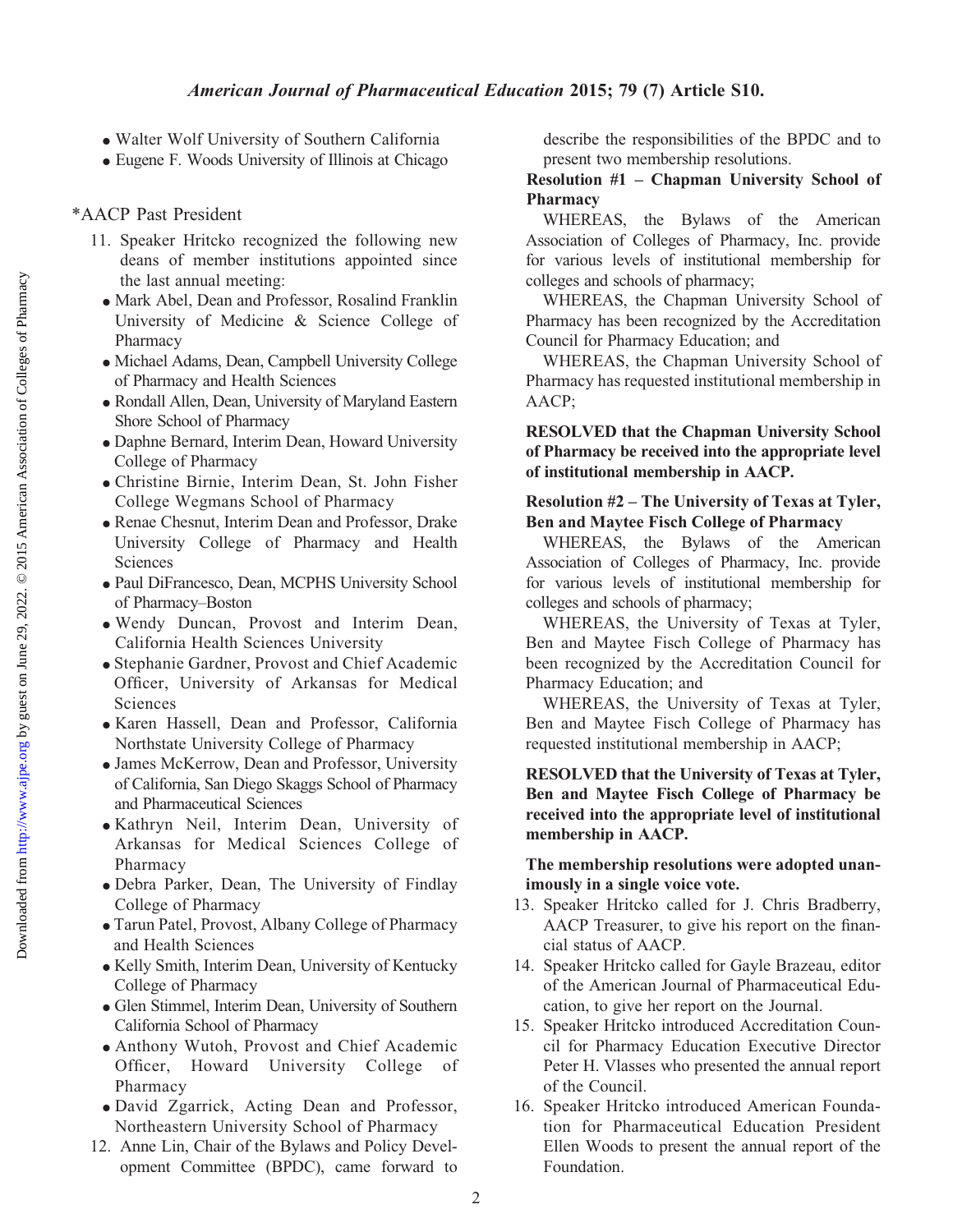### American Journal of Pharmaceutical Education 2015; 79 (7) Article S10.

- 17. Speaker Hritcko called upon Peggy Piascik, Chair of the AACP Nominations Committee, to present the candidates for the office of President-elect for 2016-17 and the office of Treasurer for 2016-18. Chair Piascik announced that the committee had slated the following candidates for President-elect:
- Timothy J. Ives, University of North Carolina at Chapel Hill
- Steven A. Scott, Purdue University

No nominations were presented from the floor and nominations for this office were closed.

For the office of Treasurer, Chair Piascik announced that the committee had slated the following candidates:

- Raylene M. Rospond, Manchester University
- <sup>d</sup> David P. Zgarrick, Northeastern University

No nominations were presented from the floor and nominations for this office were closed.

- 18. Speaker Hritcko offered for receipt by the House the final reports of the following committees of the Association. A motion to receive the reports passed unanimously.
- The Finance Committee Report chaired by Chris Bradberry
- The report of the Academic Affairs Committee chaired by Kari Franson
- The report of the Advocacy Committee chaired by Robert Mangione
- <sup>d</sup> The Professional Affairs Committee chaired by Charles Taylor
- $\bullet$  The Argus Commission chaired by Jeffrey Baldwin
- The Special Committee on Admissions chaired by Andrea Wall
- 19. There was no other business before the House of Delegates. Speaker Hritcko adjourned the first session of the House of Delegates at 11:30 a.m.

# SECOND SESSION

Wednesday, July 15, 2015

- 1. Speaker of the House of Delegates, Philip Hritcko called the House to order at 10:00 a.m. and introduced Parliamentarian Lawrence M. Brown, Speaker-elect Evan Robinson and Secretary Lucinda L. Maine.
- 2. Credentials Committee Chair Bob Blouin reported the presence of a quorum in the report of the Committee. Two hundred and thirty (230) of the 267 authorized delegates were seated.
- 3. David Allen, Chair of the Council of Deans, came forward to present the report of the Council.
- 4. Steve Scott, Chair of the Council of Faculties, came forward to present the report of the Council.
- 5. Craig Cox, Chair of the Council of Sections, came forward to present the report of the Council and moved approval of the three council reports. The delegates unanimously approved the motion.
- 6. Lucinda L. Maine, Executive Vice President of AACP, came forward to present the report titled, "The University of Everywhere," to the House of Delegates.
- 7. Speaker Hritcko called upon Bylaws and Policy Development Committee (BPDC) Chair Anne Lin to present the final report of the committee. The House took the following actions on the resolutions and recommendations of the Bylaws and Policy Development Committee:

#### POLICY STATEMENTS

Policy Statement 1: AACP supports the use of holistic review admissions processes for pharmacy education to provide a diverse learning environment and health workforce to advance health equity. (Source: 2014-15 Special Committee on Admissions)

## The delegates adopted the statement.

Policy Statement 2: AACP supports the creation of a national vision emphasizing the value of pharmacy education and colleges and schools of pharmacy to various stakeholders including patients and communities. (Source: 2014-15 Professional Affairs Committee)

## The delegates adopted the statement.

Policy Statement 3: AACP encourages the development of strategic partnerships to accelerate access to value-based experiential education, especially within emerging health care settings. (Source: 2014-15 Professional Affairs Committee)

#### The delegates adopted the statement.

Policy Statement 4: Administrators, faculty members, preceptors and student pharmacists at all colleges and schools of pharmacy share responsibility for stimulating change in pharmacy practice consistent with the JCPP Vision for Pharmacy Practice and the Pharmacists' Patient Care Process. (Source: 2014-15 Professional Affairs Committee)

## The delegates adopted the statement.

Policy Statement 5: AACP supports ongoing mechanisms and collaborations that define the "Practice Readiness" of pharmacy school graduates and influence internal and external stakeholders. (Source: 2014-15 Professional Affairs Committee)

#### The delegates adopted the statement.

Policy Statement 6: AACP supports, in conjunction with ACPE, the development, implementation, and